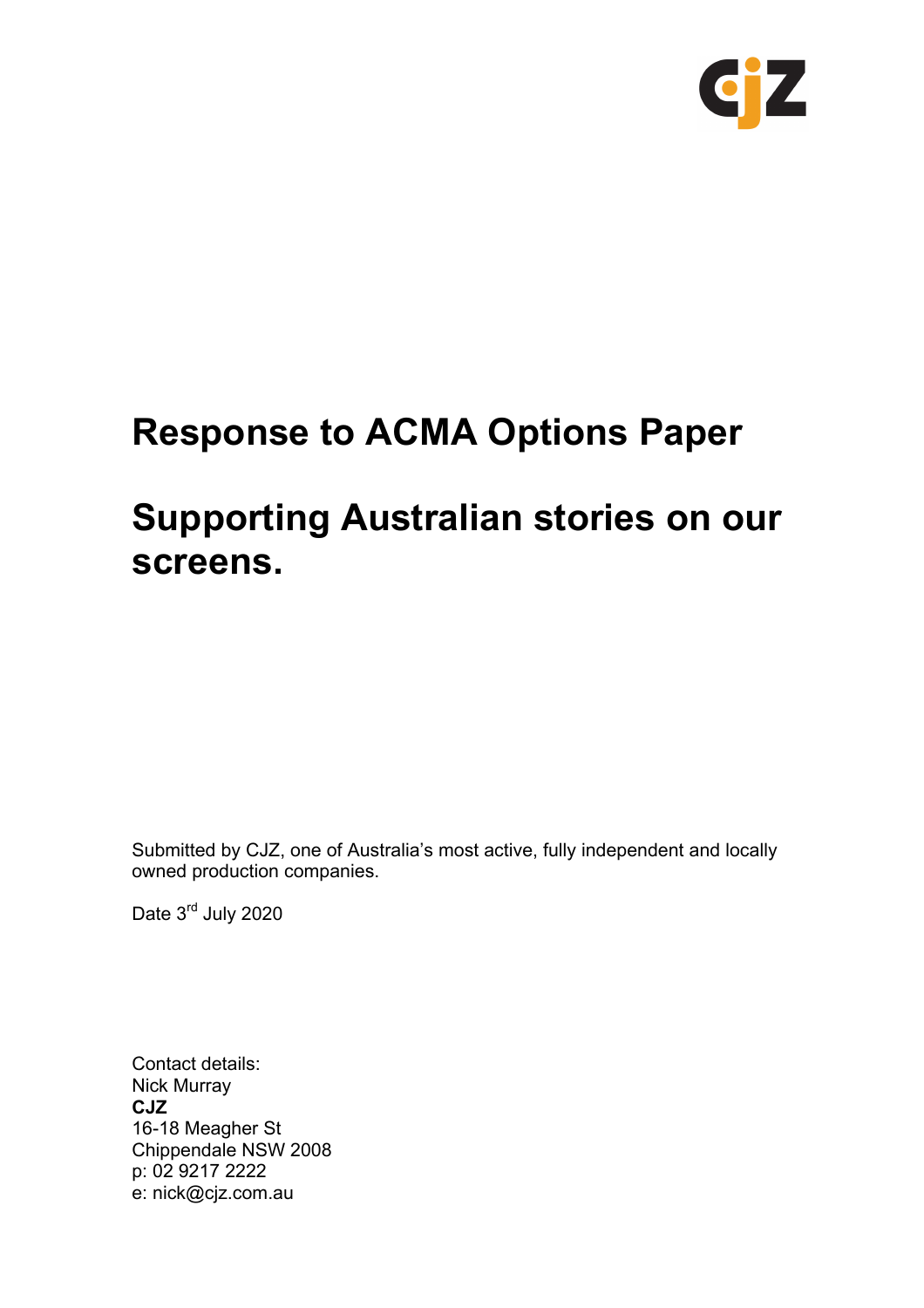#### **Background**

Thank you for the opportunity to provide input on the review of the quotas (and other support for the Australian screen industry).

CJZ is based and headquartered in Australia with operations in New Zealand and a toe-hold in the United Arab Emirates. CJZ is 100% Australian owned.

It has won an Emmy Award, multiple AACTAs and Logies. CJZ is also one of the few Australian companies to have been awarded the top TV award in the world, The Rose d'Or, and is known for its locally developed programs across all genre including *Bondi Rescue* (Factual – Ten), *Gruen, Julia Zemiro's Home Delivery* and *Mojo with Russel Howcroft* (Factual Entertainment – ABC), *The Ex-PM* with Shaun Micallef (comedy – ABC), *House of Hancock* and *House of Bond* (drama – Nine) *The Good Cop* (factual – Foxtel); *My Life is Murder* with Lucy Lawless (drama – Ten), *Go Back to Where You Came From* and *Life Drawing Live* (factual entertainment – SBS), *Highway Patrol* (factual – Seven) and *Jimmy Barnes - Working Class Boy* (feature doc – Universal). CJZ has also just completed a high rating four part documentary series about the disappearance of Peter Falconio for UK's Channel 4.

The impact of the current global COVID19 pandemic has brought the fragility of the screen sector into sharp focus. From the drop in advertising income for the commercial broadcasters, Foxtel and SBS, the complete loss of sport broadcasts on Foxtel for 3 months, the shut down of many local TV productions and the avaricious use of NBN broadband capacity by the streaming services, the pressures on the sector in 2020 is massive.

We have great sympathy for the predicament the commercial networks find themselves in as a result of COVID19. That said, it is hitting many production companies include CJZ just as hard. So it is important not to let the current problems for the networks cloud this review process. It is to be hoped the COVID19 induced slowdown will be temporary only. It is also worth remembering that the networks and streaming services are all using publicly owned assets – the broadcast spectrum and the NBN. That fact is not diminished by a health induced financial catastrophe.

This submission explores some of the options raised in the ACMA discussion paper, and we will look at the rationale for quotas and other support through a current day prism including the risks posed by the Australia-US Free Trade Agreement on quotas.

We will also stress the importance of the audience in this discussion. The "audience" is the Australian people – ie taxpayers – the ultimate owners of the spectrum and "pipes" by which all the broadcasters and streamers reach their end users. The public interest is paramount in this discussion.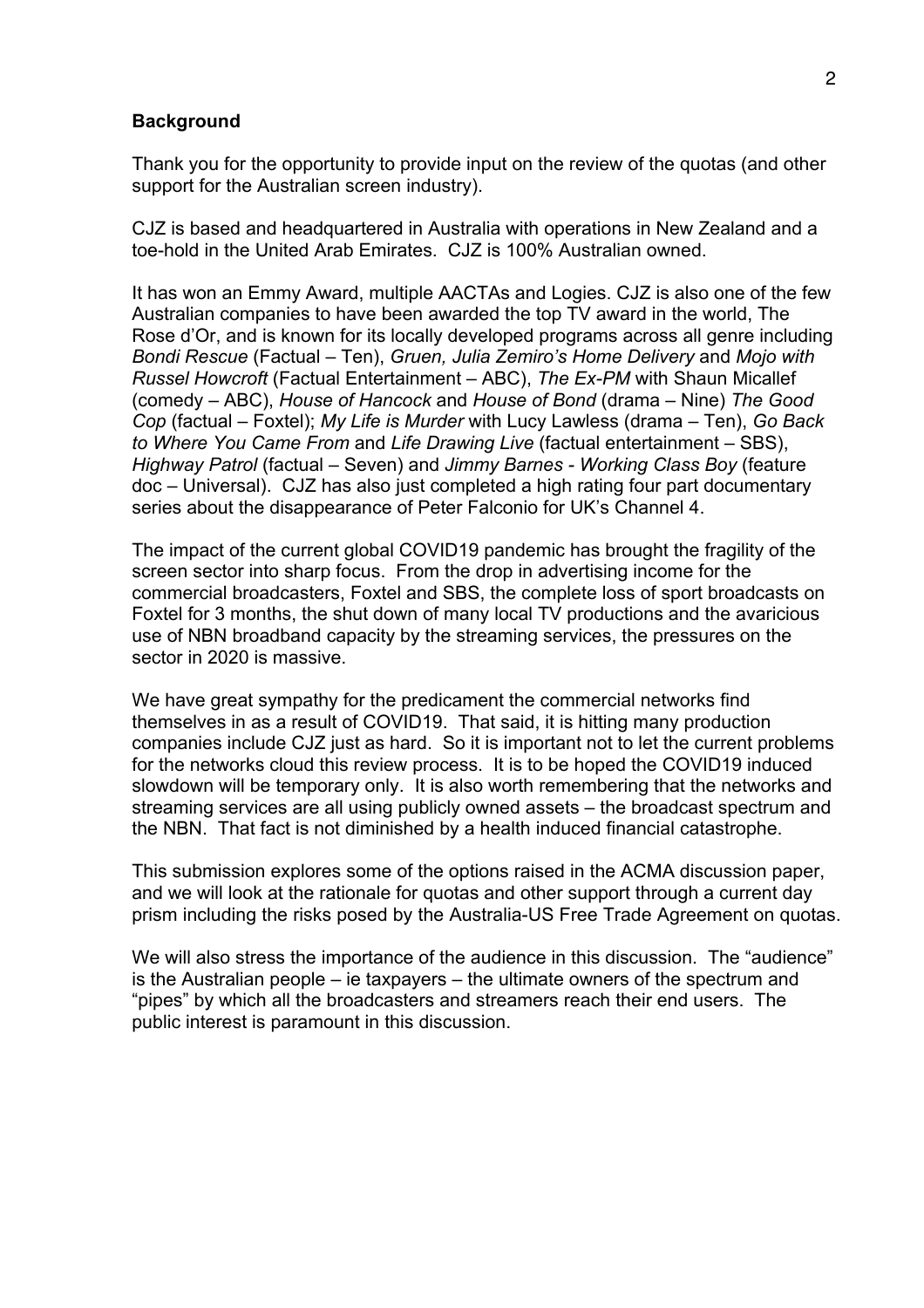# **Executive Summary**

Like much of our industry, CJZ is proudly independent. Our submission proposes a number of elements we consider essential in order to preserve and foster the local industry:

# **Quota System:**

- Quotas are needed to address the ability of networks to acquire internationally produced content at a fraction of production cost in a way that in any other industry, would be a breach of the Anti-Dumping provisions.
- A quota system of some sort is highly desirable. Countries such as New Zealand which have abandoned that system have severe regrets.
- If the Quotas are wound back, beware the "ratchet" system in the Australia-US Free Trade Agreement which prevents any increase in the future.
- A version of Option 3 is the most practical quota system.
- An effective licence fee based points system is needed to address the imbalance caused by the inclusion of New Zealand drama in the system at the same value as Australian drama costing networks 20 times more.
- Quotas are needed on Streaming services.
- For fairness, the commercial network quota system should apply to the ABC.
- To support locally owned companies, a proper Independent Production Quota can be implemented via minor amendments to the current definition.

# **Offset System:**

- Increase the Producer Offset to 40% or equalise other Offsets.
- Balance increases in the Offset percentages by making all offset payments taxable.
- The Offset system is currently unfair excluding some productions and giving unintended untaxed windfall profits to other productions.
- The Offset system needs to be fair and fit for purpose. For instance, broadcasters should be prohibited from hoovering up offset payments to producers.

# **Other Policy Settings:**

- The ABC, SBS and NITV need secure funding to provide certainty for the continued production of local content.
- Encourage creative development of new IP by making R&D taxation incentives available for the production industry.
- Australia needs regulated Terms of Trade with broadcasters similar to the UK system, where it is regulated by Ofcom.
- All the policy settings need to be considered in the context of a creative, export industry which thrives in an environment of bold risk taking.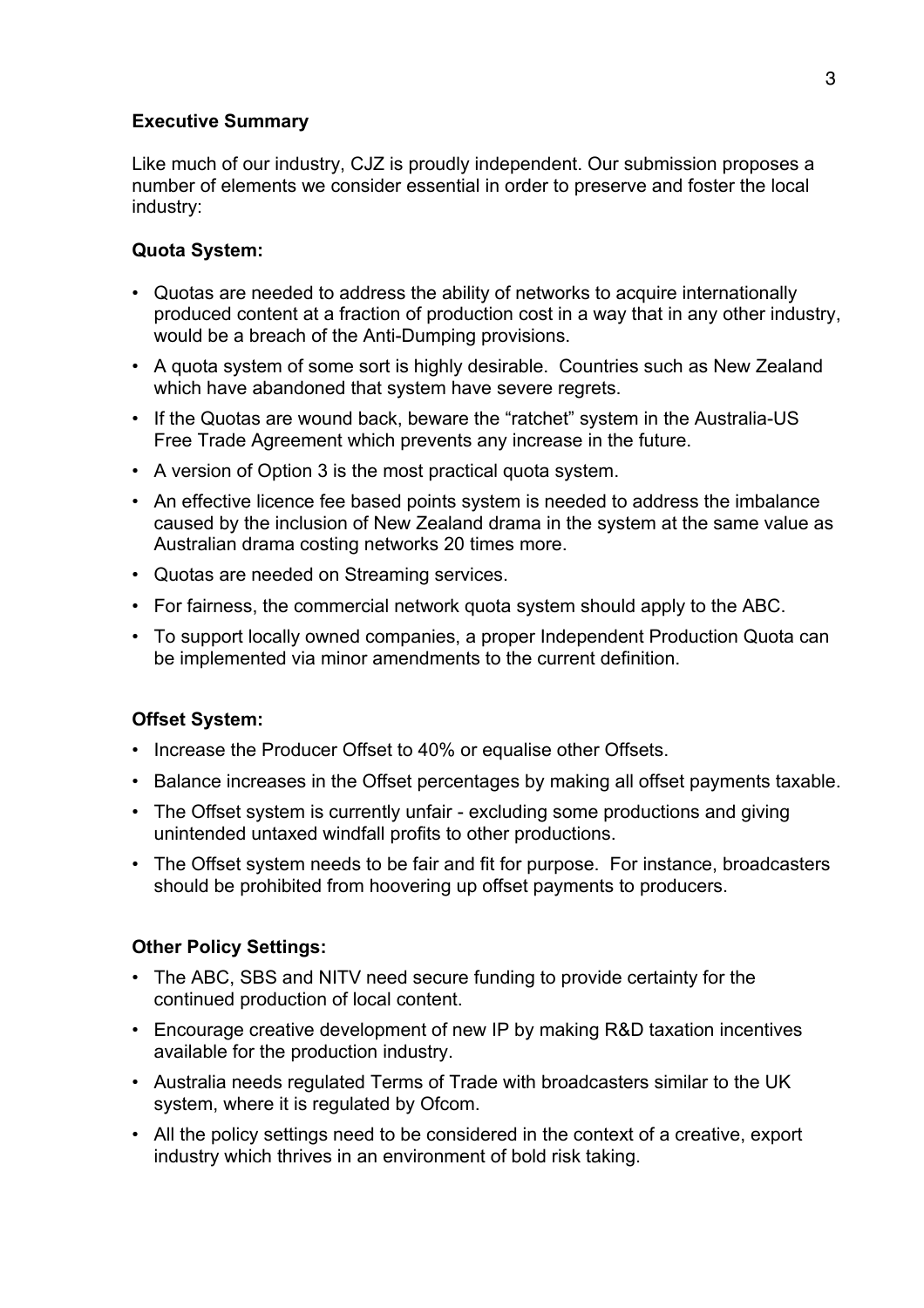# **Rationale for Quotas**

CJZ is in full support of a quota system for Australian broadcasters including the ABC, Subscription Television services and Streaming services.

The reasons for this are complex.

# **Anti Dumping**

If Television was any other industry, instead of quotas, the local industry would be protected via the Anti-Dumping legislation. However, copyright licencing is exempt from the operation of anti-dumping rules. If a tonne of steel costing \$2 million to make, was sold here from offshore for \$80,000 there would be an anti-dumping levy applied of \$1,920,000 per tonne. But local broadcasters can buy an hour of drama costing more than \$2 million to make, for \$80,000. A similar local production might cost \$1.5million to make and the networks usually need to pay \$450-\$750K per hour to acquire it. New Zealand programming is even cheaper and is dumped here for around \$25,000 an episode or less.

So unless anti-dumping rules can be made to apply to TV programming, we need a separate quota system. QED. The above argument applies irrespective of cultural imperatives and the need for our audiences to see Australian stories on our screens.

# **Submission: Either make TV program imports subject to anti-dumping regulations or maintain a proper local content quota scheme.**

# **The medium used for delivery of Broadcast Television is publicly owned**

Commercial broadcasters are using a publicly owned asset – the broadcast spectrum. As such, they should remain obliged to broadcast prescribed amounts of local content with sub quotas for certain genre including scripted programs and documentary. However, we believe the children's content obligations should be refined and replaced with a quota for G rated family orientated programming.

### **Submission: Commercial broadcasters should continue to be subject to an overall 55% local content quota supplemented by a refined genre based subquota scheme detailed below.**

# **The medium used by Streaming Services is publicly owned**

Streaming Services such as Netflix, Stan, Amazon Prime, Apple + and Disney Plus should have local content requirements now they have reached a meaningful size. They are largely using a publicly owned asset - the NBN - to distribute their programming to audiences. Something like 44% of traffic on the NBN is video streaming services and video game updates - mostly streaming services. NBN Co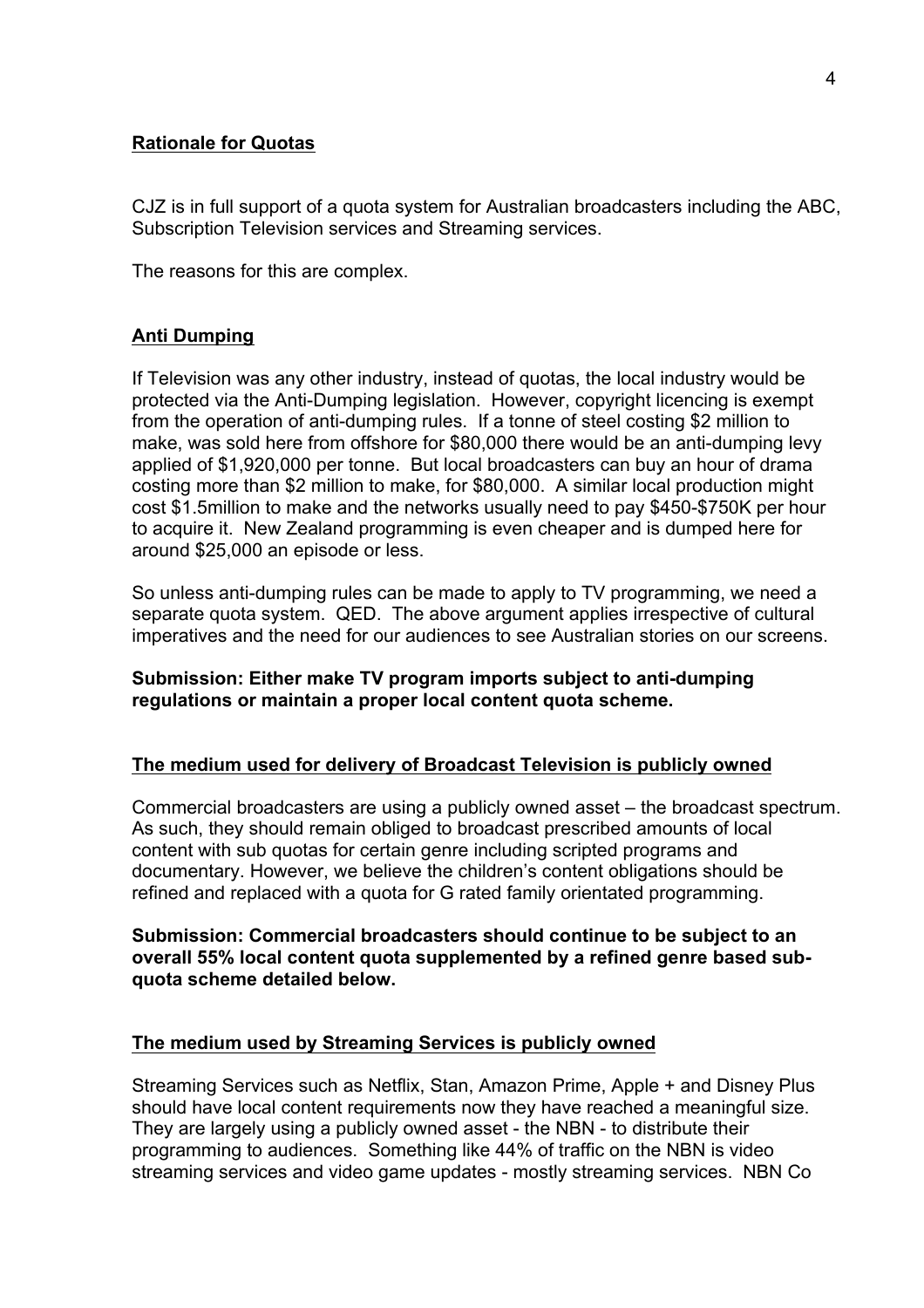has confirmed that streaming video is the biggest use of the NBN for which the platforms contribute nothing - zip, ziltch, zero dollars – nada!

Stan however deserves honourable mention as a good local citizen. Stan has commissioned innovative local content and as an Australian operation, is unique in having creative/editorial staff located here. However the fact they are already doing their bit for local content is no reason that they should not also be subject to quotas.

The internationally owned streamers are market leaders in avoiding paying tax in Australia and have few employee's here – they currently have no locally based creative staff – reportedly increasing to collective total of 1 later this year. Their local staff members are largely delightful, friendly government relations folk, dedicated to retaining the current system – ie avoiding both tax and local content quotas.

Those same streamers were the loudest voices in lobbying former governments for high-speed internet infrastructure, while at the time paying no tax at all to support its construction. The public paid for the NBN and are entitled to expect the streamers either pay to use it (something the streamers object to) or are subject to a meaningful local content obligation.

# **Submission: Streaming services should be subject to a revenue based quota system**

# **The Australia-US Free Trade Agreement**

There is a lurking problem with this whole regulation review. Annex I and II of the AUSFTA cover the Australian content regulation system. It allows content to be regulated under the present system, however it also contains a ratchet scheme whereby if the content regulation system is relaxed, it can never be reinstated. This is the problem encountered by the New Zealand government and explains why they have never been able to institute a local content scheme similar to the Australian system in NZ.

No changes should be made which would invoke the ratchet system in the AUSFTA. A good reference article regarding this poison pill is available from the Evatt Foundation here: https://evatt.org.au/papers/australian-television-content.html

Given the history of Australian courts upholding provision in Free Trade Agreements (such and Australian-NZ CER) to the detriment of ACMA / ABA regulations, much care is needed to ensure that the current system is not weakened and that any modification of the content regulations does not create a long term problem for content regulation in Australia.

A miss-step now will never be able to be rectified so we must not act rashly, nor with short term goals in mind.

**Submission: Much care needs to be exercised to ensure any change in the quota system does not trigger protections in the AUSFTA which would permanently weaken the ability of AMCA or Government to regulate Australian content on our screens.**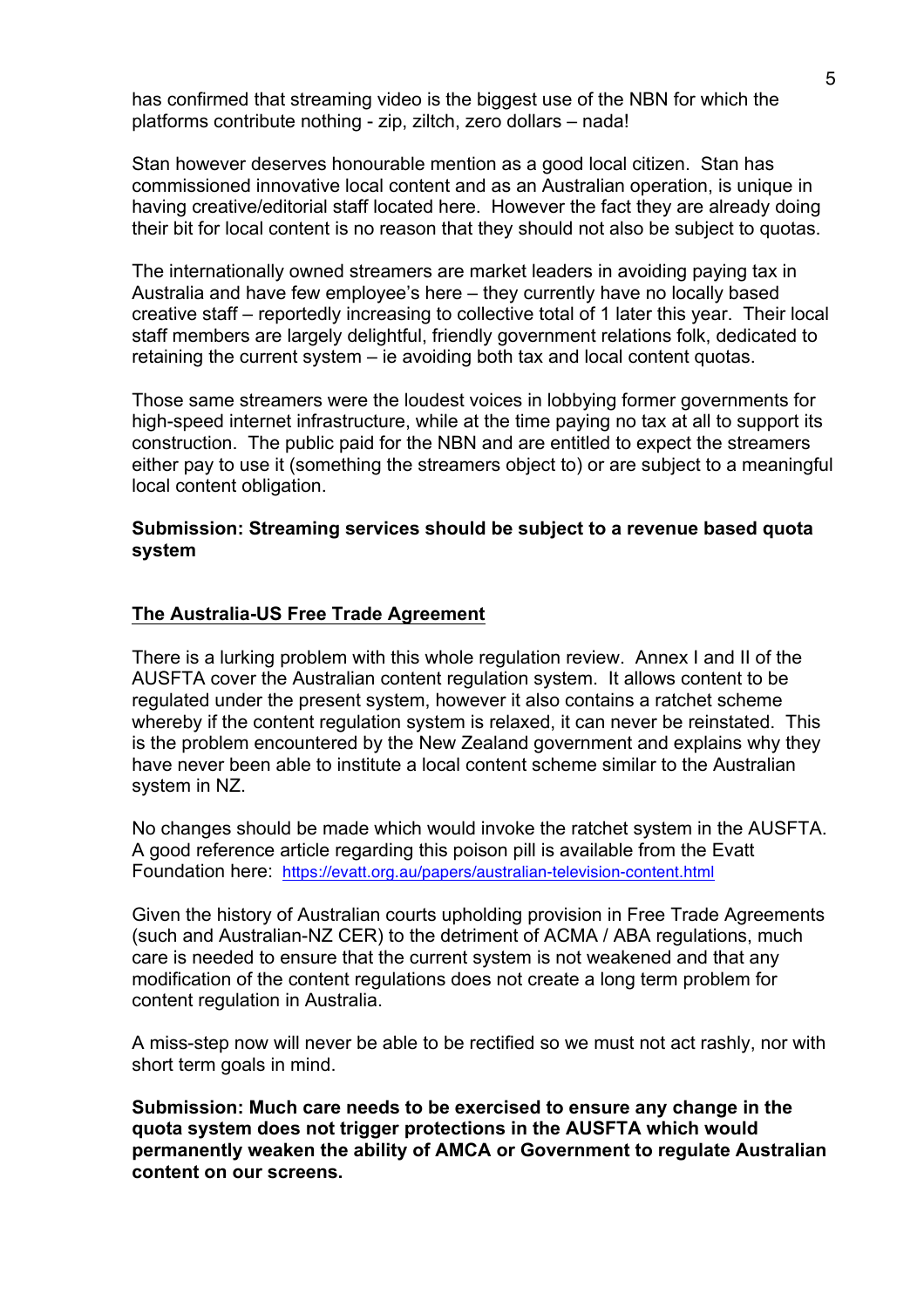#### **Children's Programming**

We do not support the continuation of specific children's and preschool quotas. Those quotas should be replaced with family friendly prime time shoulder requirements.

We believe it is unreasonable to expect a commercial broadcaster to telecast programming subject to advertising restrictions such as those mandated by the current P and C classification regulations. In that regard we support the Seven Network in its proposal for a relaxation of children's content quotas. The difference in our position is that we firmly believe that the audience can be best served by replacing the C drama quota with a similar amount of "G" classification scripted family friendly content (which can be comedy or drama) for broadcast in the early evening. There should be no advertising restrictions placed on this quota obligation.

### **Submission:**

- **Replace "C" quota with a requirement to broadcast "G" classified programs**
- **Remove all advertising restriction on Children's programming.**

#### **Which quota model is best?**

CJZ supports Option 3 in the discussion paper.

For the reason outlined elsewhere there is a need and good reason to extend quotas to streaming services.

The quota could also be tweaked to provide incentives for the networks to take more risks in commissioning scripted content.

For instance, comedy is difficult and relatively expensive to make because there is little offshore market for it, meaning the budget is generally 100% locally sourced, increasing \$\$ cost for the networks despite the actual production costs being lower than drama per hour. Scripted comedy should receive a risk factor in the quota system. Indeed the scripts for comedy programs already have such a risk factor applied on payments to the writers where an uplift "comedy loading" is applied to increase writers fees by 15%.

There is also justification for modifying the current rules to make them more modern and to recognise the problems with the current system.

Fail number 1: For instance, because of the definition of mini-series (having to be made up of episodes with durations of one hour or more) drama currently gets a format factor of 4 while scripted comedy with half hour durations only scores 3. There is no logical justification for this difference since the same crews make scripted comedy using the same production methodology and similar shooting schedules. Drama and Comedy should receive the same format factor.

Fail number 2: In the case of New Zealand drama, it can be acquired for as little as \$10,000 an hour (usually around \$25,000) and still gain the same content quota points as an actual Australian show via a format factor of 4.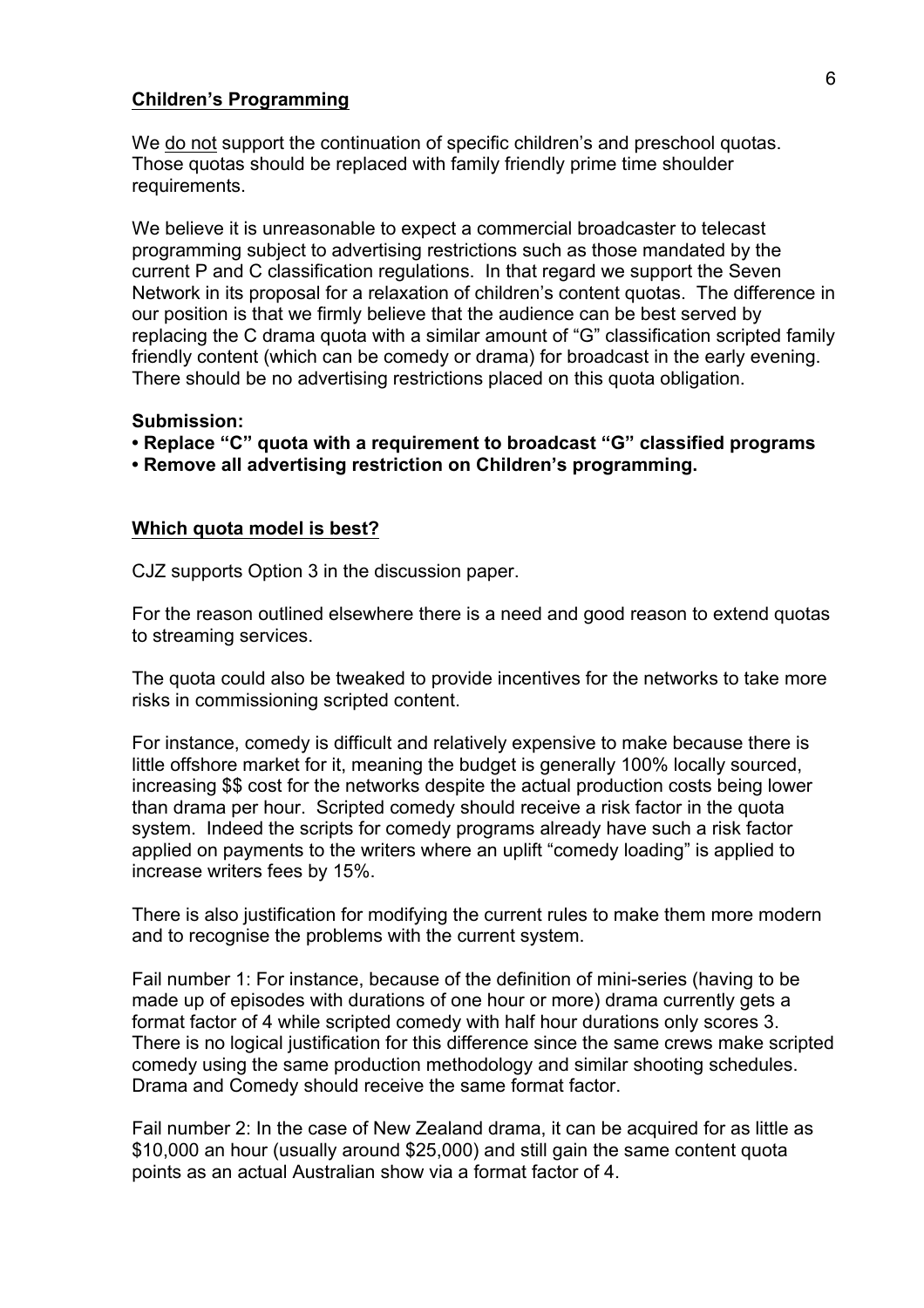Fail number 3: Finally through an oversight in the drafting of the current standards, what the industry thought was a licence fee protection via mandated minimum and indexed licence fees, it turns out that the licence fee is not taken into account for "mini-series". Amazingly, it seems that pretty well every drama is a "mini-series" now and gets the maximum format factor of 4. This includes New Zealand drama which is acquired for virtually nothing (or more specifically at about 5% of the cost of acquiring an Australian drama). This element of the quota system is patently not working as intended. Let's call it an "epic fail".

These three examples show that there are a number of inherently unfair outcomes in the present system, which must be addressed now.

CJZ also submits that the system should be changed to make the points system be based on the licence fee paid using the current indexed licence fee (currently approx \$460K per hour) to get the maximum points. A purely expenditure based model has worked extremely well for subscription television services for nearly 25 years and has resulted in Foxtel commissioning and broadcasting some truly outstanding local drama.

That model can be used as the basis for streaming quotas but using the revenue taken from subscription payments in the Australian market as the source of the calculation (rather than how much is paid for the Australian rights which is difficult to calculate in global rights deals.)

So a format factor system with a sliding scale might look like this:

| Licence fee per hour  | Fee based Format Factor |
|-----------------------|-------------------------|
| <b>Under \$10,000</b> | .25                     |
| \$10,001 to \$50,000  | 0.5                     |
| \$50,000-\$100,000    |                         |
| \$100,001-\$150,000   | 1.25                    |
| \$150,001-\$200,000   | 1.5                     |
| \$200,001-\$250,000   | 2                       |
| \$250,001-\$350,000   | 2.5                     |
| \$300,001-\$350,000   | 3                       |
| \$350,001-\$450,000   | 3.5                     |
| Over \$450,000        | 4                       |
| Over \$550,000        | 5                       |
| Over \$650,000        |                         |

\*Note the incremental scale is important to actually drive the price paid instead of networks using the minimum in each band. \*\*The bands need to be indexed to allow for inflation as per the present system.

The above scale, is designed to reward higher licence fees, and operate in association with the current overall points targets.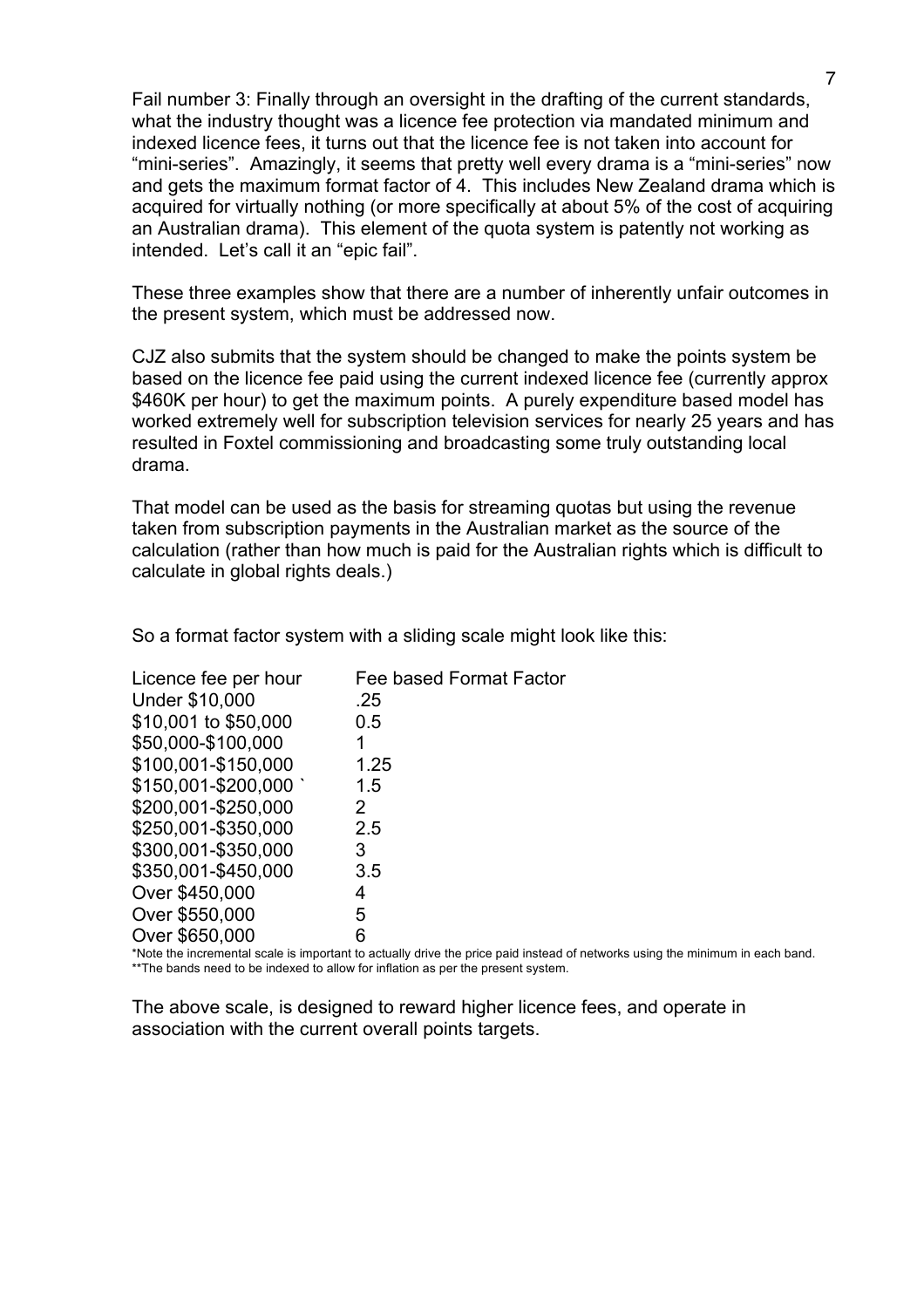Under no circumstances should the actual budget be used as the basis for calculating the format factor because of the examples of cheap NZ programming or networks paying very low licence fees on expensive productions.

### **Submissions:**

**• Establish a risk factor bonus for risky genre like scripted comedy.**

- **Equalise the points format points system so comedy and mini series are equal,**
- **All drama should be scored on the licence fee paid, not the "format factor".**
- **We recommend a sliding scale of points based on licence fees (set out above).**

# **An Independent Production Quota?**

There should also be a significant benefit for networks in commissioning productions from independent production companies. Care must be taken in redrafting this clause. In the UK, if a production company is a subsidiary of company that controls a broadcast network in Europe or the UK, it cannot be classified as "independent" for the purposes of the independent production quota (broadly set at 25% of commissions).

In Australia, because of the quirks of the structure of the pay TV industry, the actual licences for all pay TV channels are generally held by the platform (ie Foxtel, Optus, Fetch), rather than by the channel itself. So any reference to broadcast licence should also catch channel operators. If this is not done, subsidiaries of companies such as Fox, Disney and BBC Studios (each of whom have operated multiple pay TV channels in Australia) will be classified as "independent producers" despite clearly not being so. These are large multinational broadcaster/distributors and should not be considered on the same level as locally owned pure production entities.

This can be achieved via the addition of "channel providers" in both parts (a) and (b) of Section 6A of the Australian Content Standards (definition of independent producer). We are happy to provide more input as to how an independent production quota or bonus could operate so as to achieve the desired policy outcomes.

# **Submission: Create an enhanced Independent production quota either as a percentage of all production or as bonus points as per the current system.**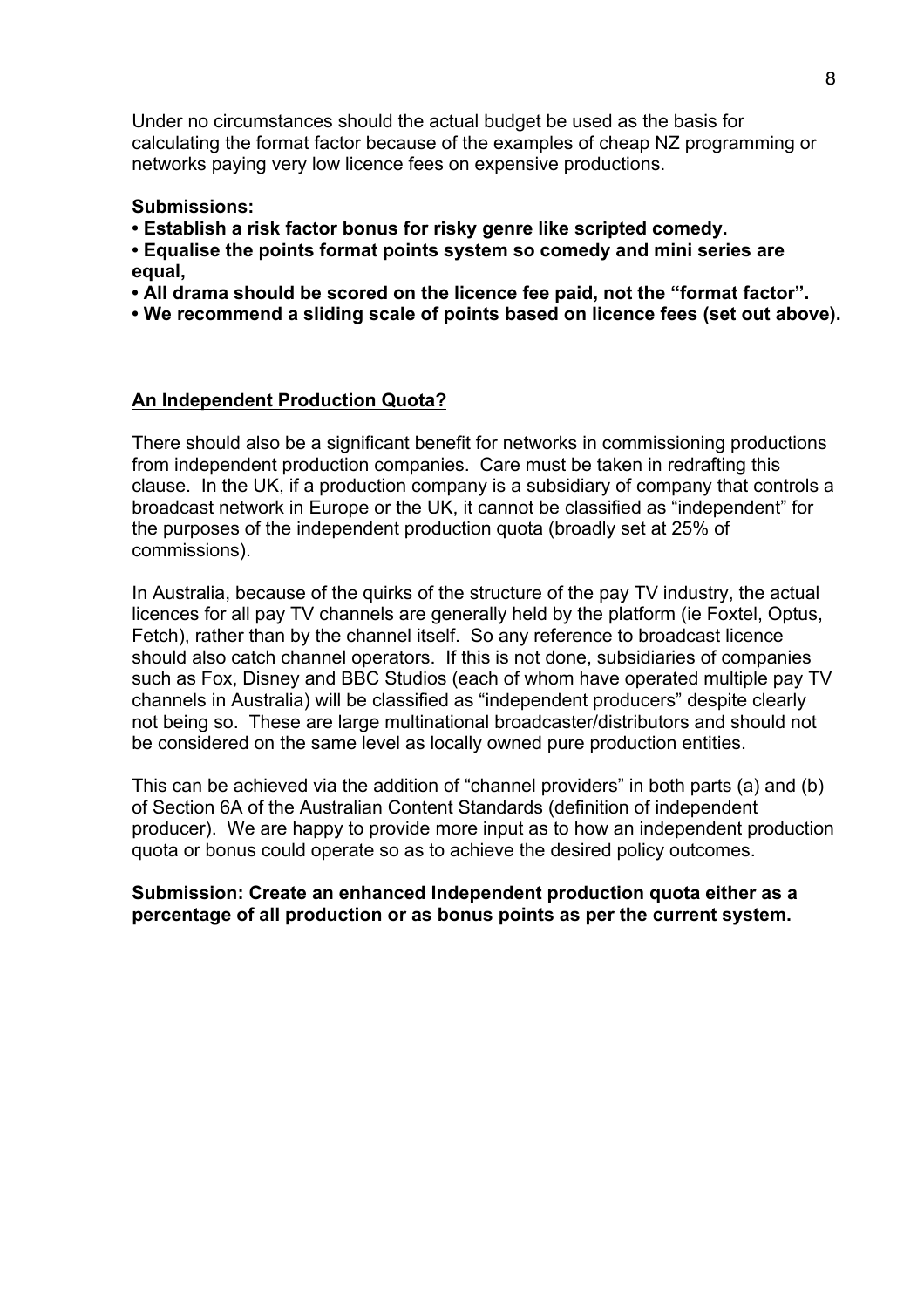#### **Support via the Offset system**

There are various proposals floating around for increased support for production through the Producer Offset and PDV Offset schemes. Care needs to be taken when considering any of these schemes.

### **Producer Offset and PDV**

For a start, the Producer Offset scheme was intended to be solely for the benefit of Production Companies. The Explanatory memorandum accompanying the enabling legislation was clear that it was intended to allow producers to retain more of the IP and back-end value in productions and to bolster the balance sheets of the relevant production company. Over the years various bodies have sought covertly and overtly to garner control of the benefit from the Offset schemes. From Screen Australia, to US studios and the commercial broadcasters - everyone wants a piece of the pie now (or in some cases the whole pie).

Some commissioning agreements from networks now demand that some, or all, of the Offset flows to the network on receipt, instead of to the producer. Subscription television operators including the studio owned channels, have for years, claimed as part of expenditure requirements, refunds they know they are going to get in the future from the producer of Offset rebates. This has artificially inflated their drama expenditure. ACMA itself has steadfastly refused to act on this despite it clearly not being within the intention of the quota scheme or the Offset scheme.

We are now seeing the PDV scheme being misused at significant cost to the taxpayer. The ACMA discussion paper at page 11 states the policy objective of the PDV as being *"To attract post-production, digital and visual effects production to Australia, regardless of where the film is shot."* Where in this objective does it say that local remakes of international shiny floor entertainment formats should also get the PDV incentive? But that's what's happening.

The unfairness of the current scheme is that just because light entertainment/variety competitions and certain shows that should be considered "reality" are of such high budget, they get either the Producer Offset or the PDV. Foreign formats such as The Voice, Got Talent and MasterChef are getting large untaxed PDV payments, while smaller budget or shorter run local shows in the same genre don't. Further, the producers of those shows are then able to remit the proceeds to their international shareholders **tax-free** because the PDV and Producer Offsets are not considered taxable by the ATO.

This should be addressed by changing the status of any offset receipts to taxable. This will not disadvantage those producers using the offset income to invest in, or cash-flow the production in question. But it will force internationally owned companies to pay tax on any windfall gains such as those flowing to big budget entertainment show producers such as the producers of Lego Masters. If the money isn't being spent on production, it should be taxable.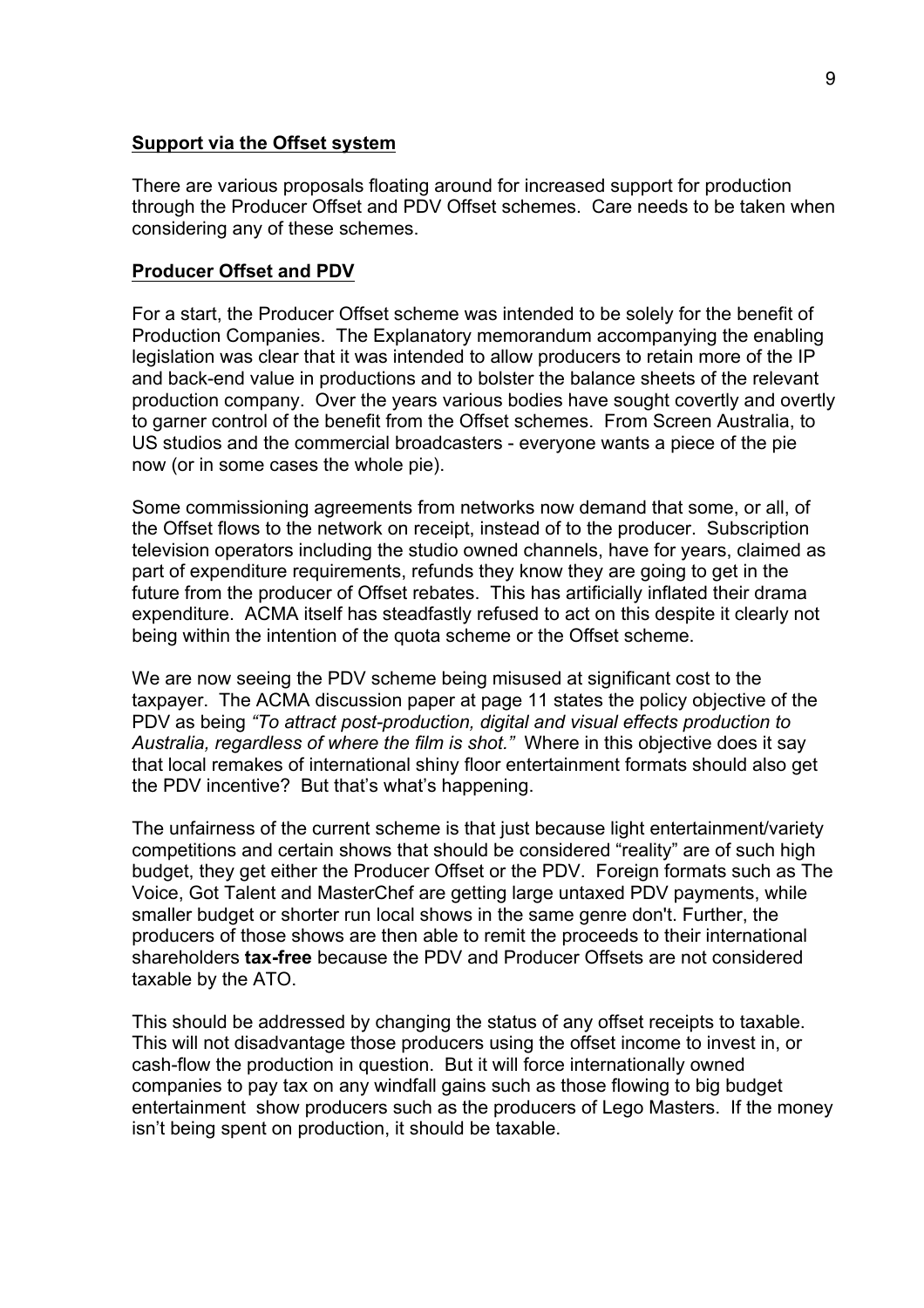The misuse of these schemes needs to be addressed before changes are made to the schemes which would further advantage foreign companies to the disadvantage of the Australian taxpayer.

# **Submission: All Offset payments should be assessed as taxable in the hands of the production entity receiving them.**

# **Increase the Offset?**

We are provisionally in favour of increasing in the producer offset to 40%. However, without some protections for producers, an increase will lead to an erosion of the trading terms with commercial networks in particular. Without formal terms of trade such as those which exist in the UK through Ofcom, the negotiating power imbalance between producers and networks will be further tipped in favour of the networks due to the removal of Screen Australia from the process.

Screen Australia has been very useful in helping producers retain some of their rights through its involvement in the contracting process with networks.

There is merit in considering a move to equality between the various offsets. But this must be accompanied by implementing the protections regarding making the offsets taxable detailed above, together with firm rules on networks strong-arming producers into handing over the offset as part of the licence deal. The Federal Office of the Small Business Ombudsman has details of specific examples of this behaviour. This is a misuse of market power and needs to be curtailed before any changes are made to the offset system.

# **Submission:**

**• We support an increase of the Producer Offset system to 40% provided at the same time, all Offsets should become taxable rather than retain the current tax exempt status, and**

**• Protections be introduced to address the imbalance of negotiating power between commissioners and producers.**

# **Should the Offset be extended to Entertainment programs?**

There is a suggestion floating around that the Offset be extended to Entertainment programs. Entertainment as with Comedy as discussed elsewhere is responsible for significant employment and has uncovered a vast array of talent over the year.

We do query whether the large multi night entertainment formats require this form of assistance. It is clear however that lower budget local shows do require some assistance.

**Submission: We support extending the Offset to Entertainment Programs subject to the reduction in threshold below and the proviso that the Offset become taxable and be limited to locally developed concepts.**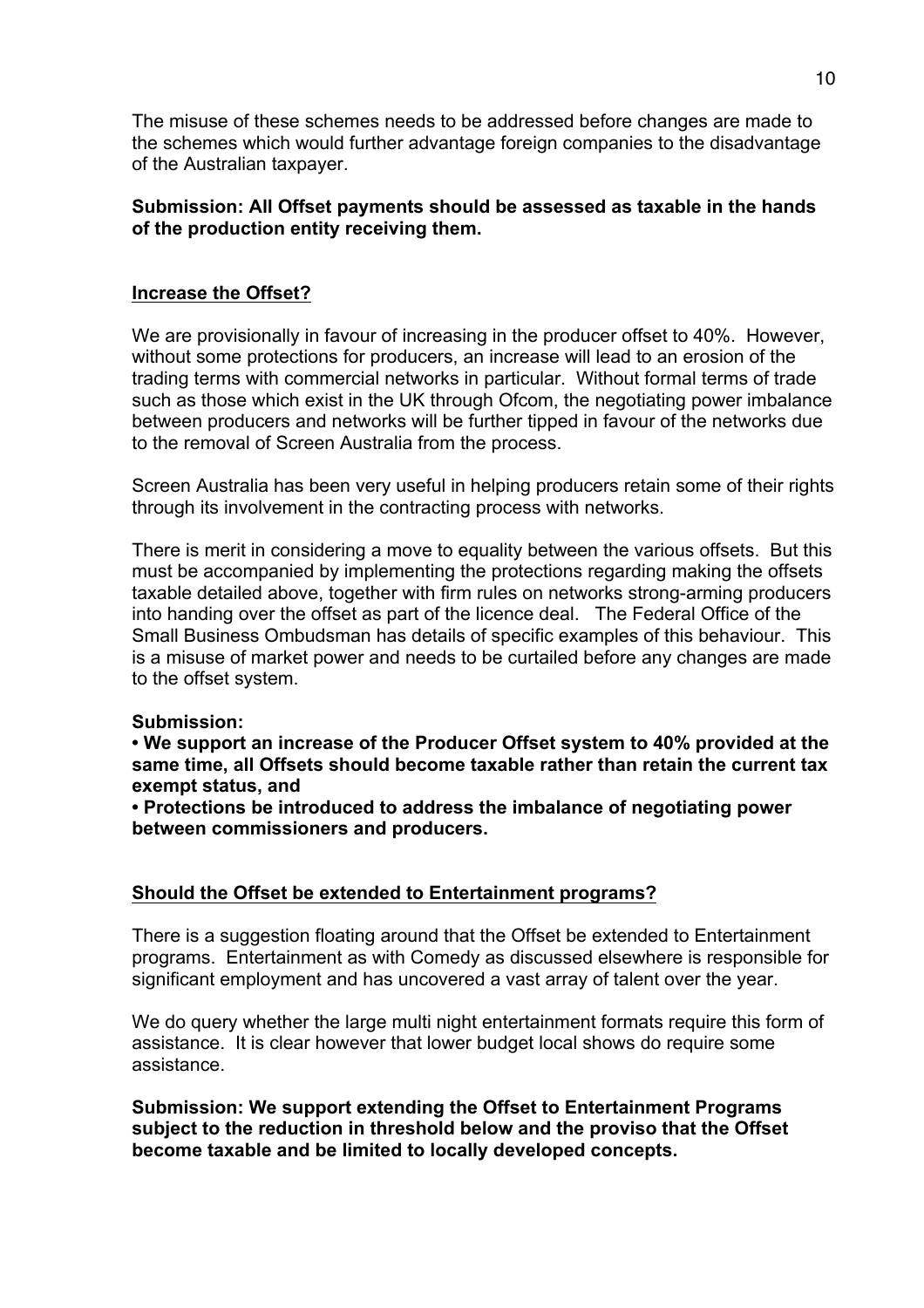#### **Reduce the Offset thresholds?**

### Yes.

Government and the industry need to be looking at more efficient ways to make programming post COVID and the thresholds are a disincentive to make programs cheaper.

Despite what is happening in practice, the best use of the policy settings such as the Producer Offset is to make it available to lower budget shows. There are some examples of low budget scripted shows – comedy in particular – which fall below the offset threshold of \$500K per hour (about \$418K a commercial hour). Lower budget productions should be encouraged but are often hard to finance, yet the operation of the Offset is slanted in favour of higher budget shows. There are many long lasting benefits from low budget programs including talent development.

Shows at the cheaper end of the production spectrum from decades ago such as comedies The D Generation/The Late Show, Comedy Company, Fast Forward and Full Frontal still deliver to the industry from their introduction of cast like Magda Szubanski, Jane Turner and Gina Reilly, Rob Sitch, Jane Kennedy, Tony Martin, Glenn Robbins, Kitty Flannagan, Julia Morris, Eric Bana and Shaun Micallef and creative talent like Andrew Knight, Daina Reid, Santo Cilauro, Tom Gleisner – all of whom in turn, are helping foster new talent and contributing to or running production companies and new programs across the world and across genre. This group of talent are all just from 4 programs in the late 80s/early 90s and have generally had a bigger impact locally than alumni from pure scripted drama.

The benefits are obvious and measureable but sadly those types of risks and productions are unlikely in today's risk-averse climate. So the challenge is how to introduce a policy where the objective is to encourage risk taking in creative decisionmaking?

Perhaps there is a quota format factor bonus for new concepts. Or an additional offset kicker for new shows to help the development of new ideas.

#### **Submission:**

**• Provided the Offset is made taxable, consideration should be given to reducing the threshold for the Producer Offset – both Documentary and Non Documentary.** 

**• Introduce an extra level of Offset for new original Australian concepts.**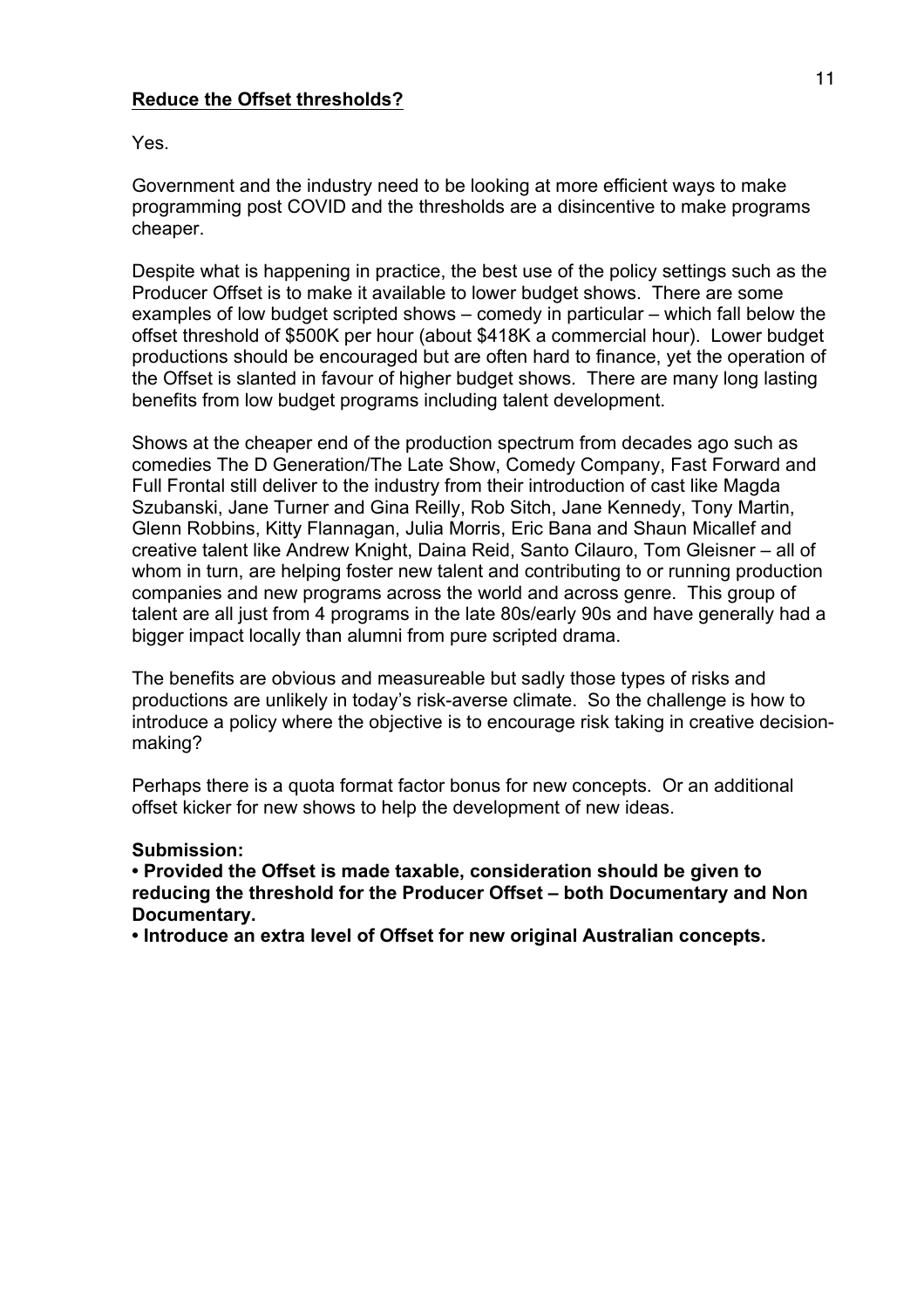# **Other Policy Settings:**

# **R&D Tax Incentives**

The Screen Production industry is one based on creative thinking and the creation of new intellectual property. That has driven the industry here and elsewhere in the world to be exporters of content.

For the same reason as R&D in technology or drug research is encouraged by the existence of R&D tax incentives, the Screen Production industry should have similar tax incentives available for genuine new development.

# **Submission: We propose the broadening of R&D tax incentives to encompass the Screen Production sector for the development of new local IP.**

# **Funding of the ABC, SBS and NITV**

As the industry becomes more fractured for players in the sector and more confusing for the audience, the funding of the public broadcasters is more important than ever.

They need monger term funding agreement which take them outside the political cycle and give secure funding that allows for longer term planning for their suppliers – ie producers.

Many programs take years to develop and write before they enter production – for dramas, this process can take  $5 - 7$  years to develop, pitch, write and finance. This obviously can therefore span two or three triennial funding cycles and increases the risk that funding may not be available at the end of the process to actually make the show.

Further, it is becoming apparent that the commercial broadcasters are increasingly reluctant to take risks on Australian ideas, whereas the public broadcasters have had great success with locally developed programs. Our own shows Gruen (ABC) and Go Back to Where You Came From (SBS) have been the most watched series on their host broadcasters in certain years, proving that the audience will watch well made, locally developed and produced programs.

**Submission: Provide public broadcasters certainty of funding and sufficient levels of funding to allow them to continue the job. This is an efficient use of taxpayer dollars.**

# **ABC Kids**

At the same time, the audience as a whole should have some mandated source for safe programming directed at children. We propose that the ABC have a protected and mandated requirement to continue and increase its commitment to programming aimed at children.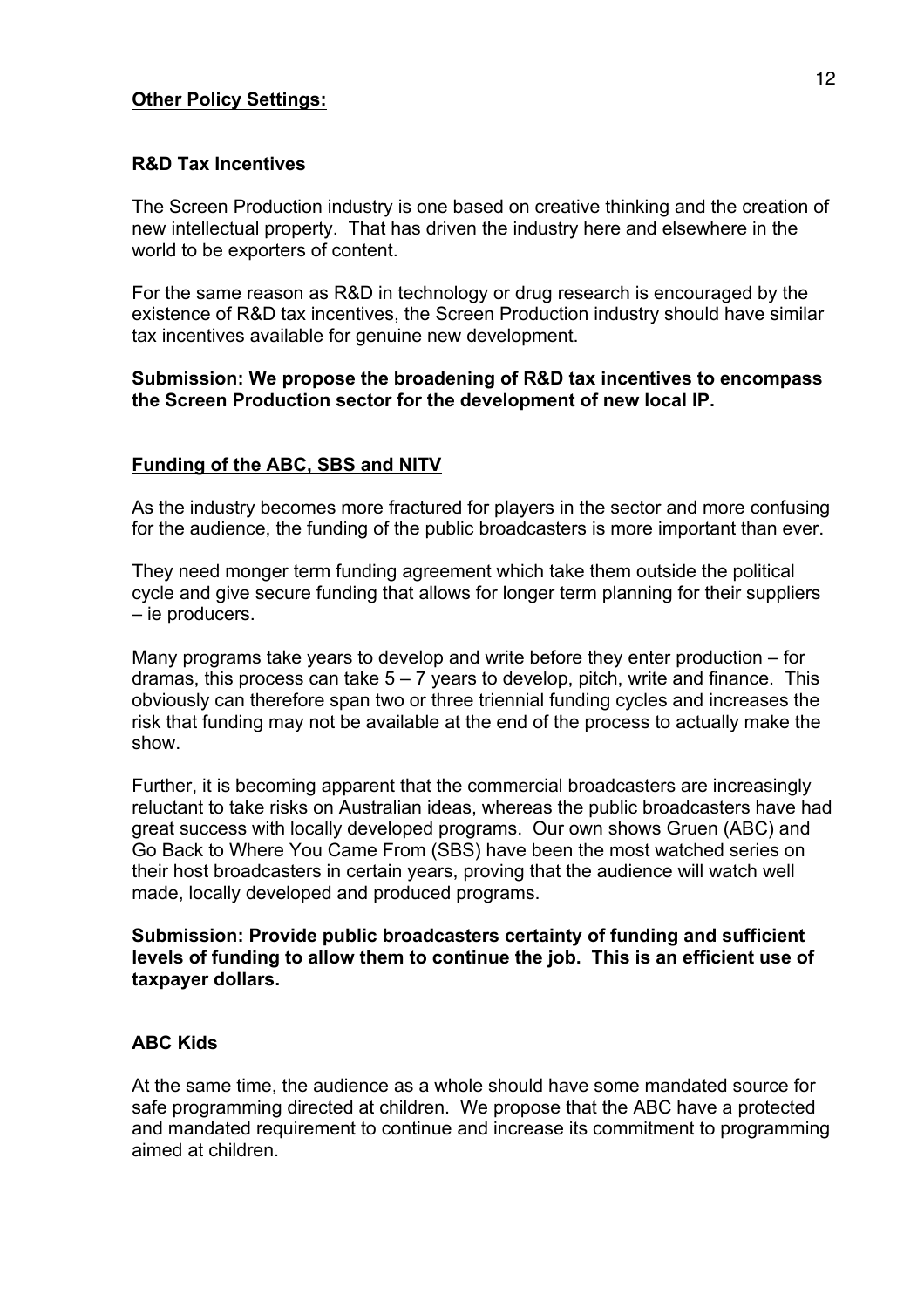The ABC has been extremely successful in attracting and retaining audiences for its children's programs on both broadcast mediums and online. A formal quota should be introduced to ensure the maintenance of Free To Air broadcasting of this programming.

The COVID19 pandemic has revealed the extent to which there is a "digital divide" in Australia where many households in lower socio economic areas have little or no access to online services. Those households were demonstrated to have been disadvantaged in their lack of access to online teaching resources during the COVID19 pandemic.

It follows that a meaningful proportion of the population will be excluded from accessing online programming and any argument that certain styles of programming should be relegated to online only should be ignored as exclusionary. The most disadvantaged elements of society would be denied access to this programming if it was partitioned online only.

**Submission: Ensure that the ABC is funded sufficiently to commission children's programs and is made subject to an associated content quota to ensure its continued broadcast on Free To Air television.**

# **Importance of Indigenous Stories and multicultural content.**

The recent suite of programming on the ABC and SBS highlighting both indigenous teams and stories shows that there is a mainstream audience for such programming. It is also important to note that as a multicultural country, there are other stories that are important to be told here. SBS's mandate is to reflect the makeup of current multicultural society. Its continued and healthy funding, is important in this discussion.

The commercial broadcasters have also commissioned programming which has highlighted our cultural diversity. Reality and entertainment programming on commercial networks have often been the most diverse programming on television. Shows such as Masterchef, Australian Idol, The Voice, Australia's Got Talent and MKR have for many years showcased a broad spectrum of our population.

But it is through the telling of stories which include our first people's stories and importantly depict indigenous characters in mainstream programs which will continue to have critical importance to furthering the wider audience's understanding of this section of our population. Accordingly funding must continue to be available to specifically commission programming for SBS, NITV and the ABC in this category. Screen Australian is probably the best vector for this important initiative.

# **Terms of Trade**

As discussed elsewhere in this submission, there are many reasons to implement a Terms of Trade system overseen by ACMA in the same way as that system exists in the UK regulated by Ofcom.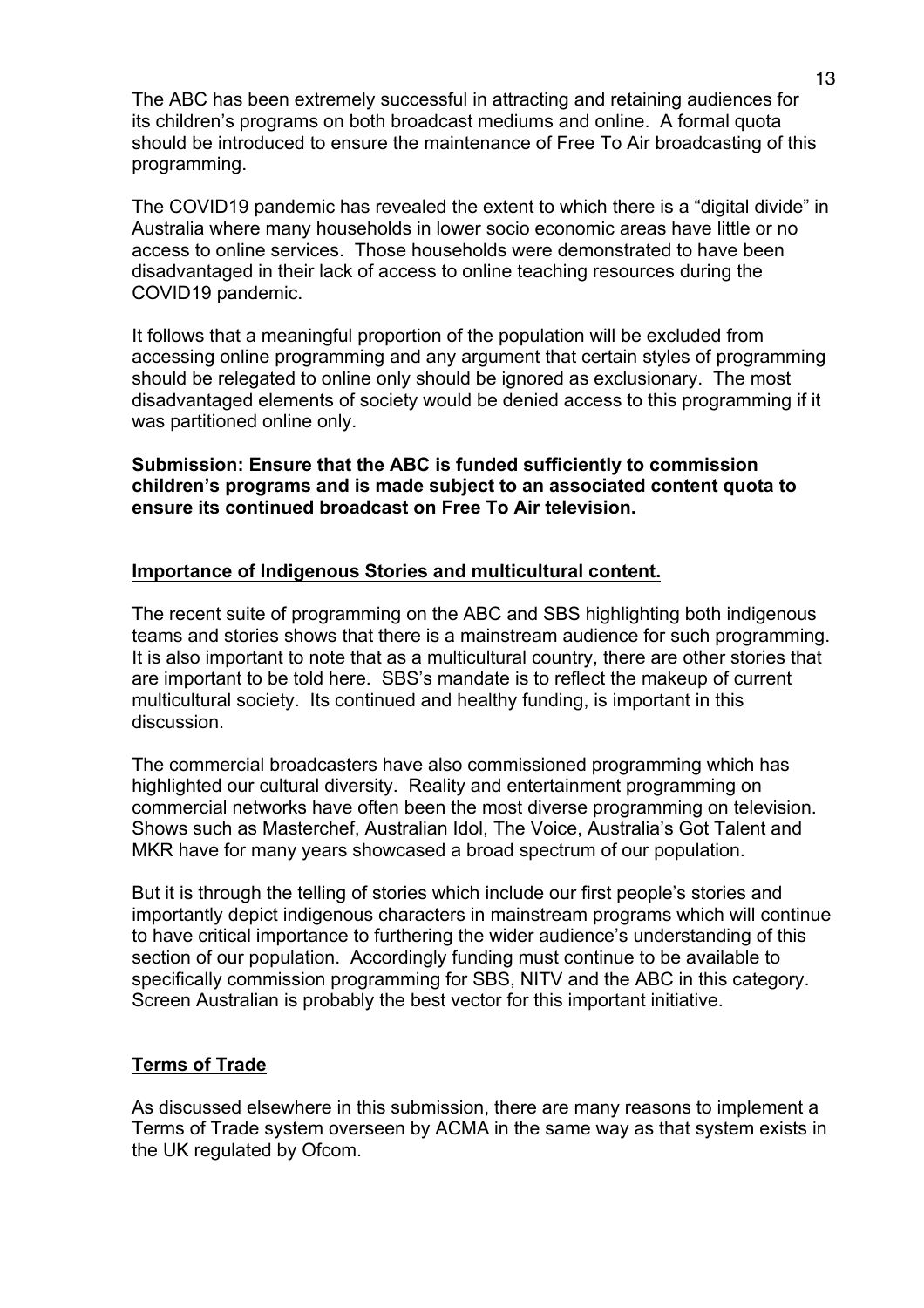The UK Terms of Trade have underpinned the development of the UK production sector and its expansion into other markets such as the US. This was achieved through recognising the imbalance that previously existed between broadcasters and producers when negotiating rights deals. The UK system ensures that the producers of content had margins available to remain sustainable, had the power to retain international control over their concepts and earn export income from them.

Such a system allows producers to leverage that greater ownership of their own IP into an export market and use the greater revenues for developing even more new ideas.

Terms of Trade need to be established and regulated by ACMA. International experience has shown the value of it to the industry and the audience.

#### **Submission: Establish a regulated Terms of Trade system similar to the UK model.**